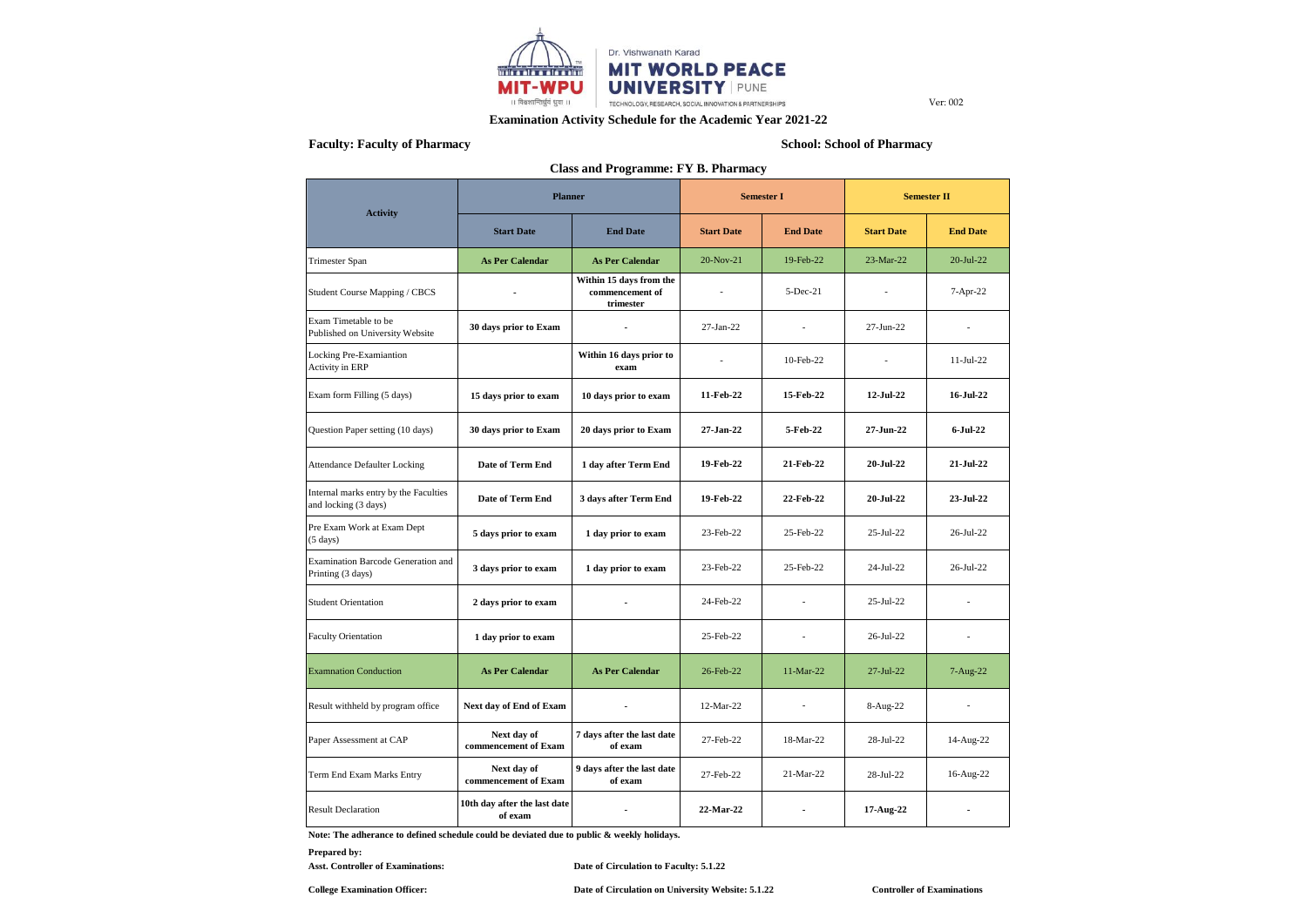

## **Examination Activity Schedule for the Academic Year 2021-22**

## **Faculty: Faculty of Pharmacy School: School of Pharmacy**

## **Class and Programme: SY B Pharm and M Pharm**

|                                                                | <b>Planner</b>                          |                                                         | <b>Semester III</b> |                 | <b>Semester IV</b> |                 |  |
|----------------------------------------------------------------|-----------------------------------------|---------------------------------------------------------|---------------------|-----------------|--------------------|-----------------|--|
| <b>Activity</b>                                                | <b>Start Date</b>                       | <b>End Date</b>                                         | <b>Start Date</b>   | <b>End Date</b> | <b>Start Date</b>  | <b>End Date</b> |  |
| Trimester Span                                                 | <b>As Per Calendar</b>                  | <b>As Per Calendar</b>                                  |                     | 17-Jan-22       | 21-Feb-22          | 12-Jun-22       |  |
| Student Course Mapping / CBCS                                  |                                         | Within 15 days from the<br>commencement of<br>trimester |                     | 25-Sep-21       |                    | 8-Mar-22        |  |
| Exam Timetable to be<br>Published on University Website        | 30 days prior to Exam                   |                                                         | 29-Dec-21           | $\overline{a}$  | 23-May-22          |                 |  |
| Locking Pre-Examiantion<br><b>Activity in ERP</b>              |                                         | Within 16 days prior to<br>exam                         |                     | $12$ -Jan-22    | ÷,                 | $6-Jun-22$      |  |
| Exam form Filling (5 days)                                     | 15 days prior to exam                   | 10 days prior to exam                                   | 13-Jan-22           | 19-Jan-22       | $7 - Jun-22$       | $11$ -Jun-22    |  |
| Question Paper setting (10 days)                               | 30 days prior to Exam                   | 20 days prior to Exam                                   | 29-Dec-21           | 7-Jan-22        | 23-May-22          | $1-Jun-22$      |  |
| <b>Attendance Defaulter Locking</b>                            | Date of Term End                        | 1 day after Term End                                    | 17-Jan-22           | 18-Jan-22       | 13-Jun-22          | 14-Jun-22       |  |
| Internal marks entry by the Faculties<br>and locking (3 days)  | Date of Term End                        | 3 days after Term End                                   | 17-Jan-22           | 20-Jan-22       | 13-Jun-22          | 16-Jun-22       |  |
| Pre Exam Work at Exam Dept<br>$(5 \text{ days})$               | 5 days prior to exam                    | 1 day prior to exam                                     | 24-Jan-22           | 27-Jan-22       | $17-Jun-22$        | $21-Jun-22$     |  |
| <b>Examination Barcode Generation and</b><br>Printing (3 days) | 3 days prior to exam                    | 1 day prior to exam                                     | $25-Ian-22$         | 27-Jan-22       | 19-Jun-22          | $21-Jun-22$     |  |
| <b>Student Orientation</b>                                     | 2 days prior to exam                    |                                                         | $25-Ian-22$         |                 | $20 - Jun-22$      |                 |  |
| <b>Faculty Orientation</b>                                     | 1 day prior to exam                     |                                                         | 27-Jan-22           | $\overline{a}$  | $21-Jun-22$        | ٠               |  |
| <b>Examnation Conduction</b>                                   | <b>As Per Calendar</b>                  | <b>As Per Calendar</b>                                  | $28$ -Jan- $22$     | 10-Feb-22       | $22$ -Jun- $22$    | $6$ -Jul-22     |  |
| Result withheld by program office                              | Next day of End of Exam                 |                                                         | 11-Feb-22           | $\overline{a}$  | $7-Jul-22$         |                 |  |
| Paper Assessment at CAP                                        | Next day of<br>commencement of Exam     | 7 days after the last date<br>of exam                   | 29-Jan-22           | 17-Feb-22       | $23-Jun-22$        | $13-Jul-22$     |  |
| Term End Exam Marks Entry                                      | Next day of<br>commencement of Exam     | 9 days after the last date<br>of exam                   | 29-Jan-22           | 21-Feb-22       | $23-Jun-22$        | $15$ -Jul-22    |  |
| <b>Result Declaration</b>                                      | 10th day after the last date<br>of exam |                                                         | 22-Feb-22           |                 | 18-Jul-22          |                 |  |

**Note: The adherance to defined schedule could be deviated due to public & weekly holidays.**

#### **Prepared by:**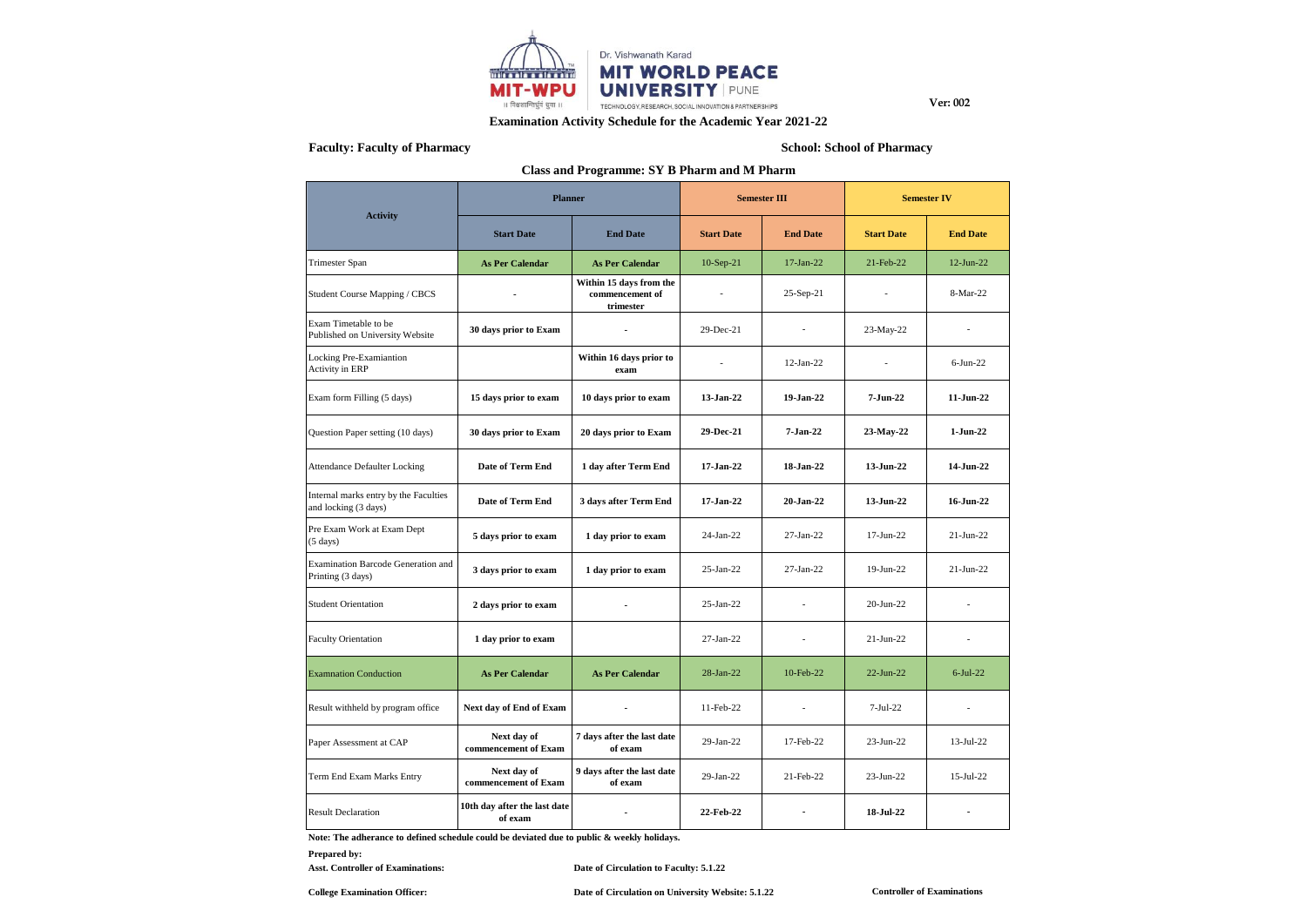

## **Examination Activity Schedule for the Academic Year 2021-22**

# **Faculty: Faculty of Pharmacy School: School of Pharmacy**

**Class and Programme: TY and Final Year B. Pharmacy**

|                                                                | <b>Planner</b>                          |                                                         | Semester V & VII |                          | <b>Semester VI &amp; VIII</b> |                 |  |
|----------------------------------------------------------------|-----------------------------------------|---------------------------------------------------------|------------------|--------------------------|-------------------------------|-----------------|--|
| <b>Activity</b>                                                | <b>Start Date</b>                       | <b>End Date</b>                                         |                  | <b>End Date</b>          | <b>Start Date</b>             | <b>End Date</b> |  |
| Trimester Span                                                 | <b>As Per Calendar</b>                  | <b>As Per Calendar</b>                                  | $20$ -Jul-21     | $4-Dec-21$               | 27-Dec-21                     | 5-May-22        |  |
| Student Course Mapping / CBCS                                  |                                         | Within 15 days from the<br>commencement of<br>trimester |                  | 4-Aug-21                 |                               | $11-Jan-22$     |  |
| Exam Timetable to be<br>Published on University Website        | 30 days prior to Exam                   |                                                         | $6-Nov-21$       | $\overline{a}$           | 9-Apr-22                      |                 |  |
| Locking Pre-Examiantion<br><b>Activity in ERP</b>              |                                         | Within 16 days prior to<br>exam                         |                  | 20-Nov-21                | $\overline{a}$                | 23-Apr-22       |  |
| Exam form Filling (5 days)                                     | 15 days prior to exam                   | 10 days prior to exam                                   | 15-Nov-21        | 19-Nov-21                | 25-Apr-22                     | 29-Apr-22       |  |
| Question Paper setting (10 days)                               | 30 days prior to Exam                   | 20 days prior to Exam                                   | 15-Nov-21        | 24-Nov-21                | 9-Apr-22                      | 18-Apr-22       |  |
| <b>Attendance Defaulter Locking</b>                            | Date of Term End                        | 1 day after Term End                                    | 30-Nov-21        | $2-Dec-21$               | 5-May-22                      | 5-May-22        |  |
| Internal marks entry by the Faculties<br>and locking (3 days)  | <b>Date of Term End</b>                 | 3 days after Term End                                   | 30-Nov-21        | $2-Dec-21$               | 6-May-22                      | 6-May-22        |  |
| Pre Exam Work at Exam Dept<br>$(5 \text{ days})$               | 5 days prior to exam                    | 1 day prior to exam                                     | $3-Dec-21$       | $3-Dec-21$               | $6$ -May-22                   | $6-May-22$      |  |
| <b>Examination Barcode Generation and</b><br>Printing (3 days) | 3 days prior to exam                    | 1 day prior to exam                                     | $3-Dec-21$       | $3-Dec-21$               | 6-May-22                      | $6-May-22$      |  |
| <b>Student Orientation</b>                                     | 2 days prior to exam                    |                                                         | $3-Dec-21$       |                          | $6$ -May-22                   |                 |  |
| <b>Faculty Orientation</b>                                     | 1 day prior to exam                     |                                                         | $3-Dec-21$       | $\overline{\phantom{a}}$ | $6$ -May-22                   |                 |  |
| <b>Examnation Conduction</b>                                   | <b>As Per Calendar</b>                  | <b>As Per Calendar</b>                                  | $6$ -Dec-21      | 21-Dec-21                | 9-May-22                      | 21-May-22       |  |
| Result withheld by program office                              | Next day of End of Exam                 |                                                         | $22$ -Dec-21     | $\overline{\phantom{a}}$ | 22-May-22                     | $\overline{a}$  |  |
| Paper Assessment at CAP                                        | Next day of<br>commencement of Exam     | 7 days after the last date<br>of exam                   | 7-Dec-21         | 29-Dec-21                | 10-May-22                     | 29-May-22       |  |
| Term End Exam Marks Entry                                      | Next day of<br>commencement of Exam     | 9 days after the last date<br>of exam                   | $7-Dec-21$       | $31 - Dec-21$            | 10-May-22                     | $1-Jun-22$      |  |
| <b>Result Declaration</b>                                      | 10th day after the last date<br>of exam |                                                         | $1-Jan-22$       |                          | 2-Jun-22                      |                 |  |

**Note: The adherance to defined schedule could be deviated due to public & weekly holidays.**

**Prepared by:**

Asst. Controller of Examinations: Date of Circulation to Faculty: 5.1.22

**College Examination Officer: Date of Circulation on University Website: 5.1.22**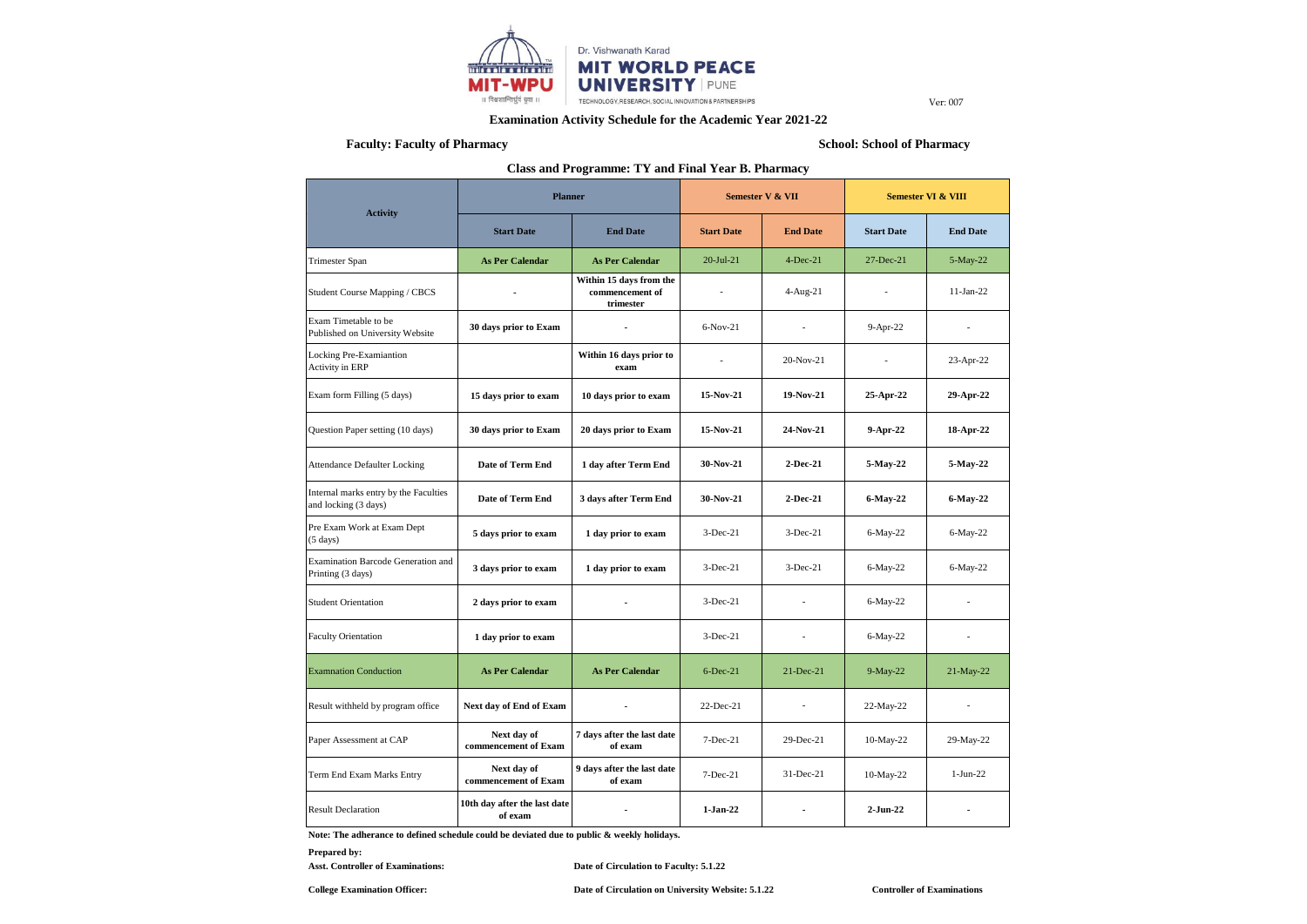

## **Examination Activity Schedule for the Academic Year 2021-22**

# **Faculty: Faculty of Pharmacy School: School of Pharmacy**

| <b>Class and Programme: FY M Pharmacy</b>                     |                                         |                                                         |                   |                          |                    |                 |  |  |  |
|---------------------------------------------------------------|-----------------------------------------|---------------------------------------------------------|-------------------|--------------------------|--------------------|-----------------|--|--|--|
|                                                               | <b>Planner</b>                          |                                                         | <b>Semester I</b> |                          | <b>Semester II</b> |                 |  |  |  |
| <b>Activity</b>                                               | <b>Start Date</b>                       | <b>End Date</b>                                         | <b>Start Date</b> | <b>End Date</b>          | <b>Start Date</b>  | <b>End Date</b> |  |  |  |
| Trimester Span                                                | <b>As Per Calendar</b>                  | 17-Aug-21<br><b>As Per Calendar</b>                     |                   | 27-Dec-21                | $25-Ian-22$        | 14-Jun-22       |  |  |  |
| Student Course Mapping / CBCS                                 |                                         | Within 15 days from the<br>commencement of<br>trimester |                   | $1-Sep-21$               |                    | $9-Feb-22$      |  |  |  |
| Exam Timetable to be<br>Published on University Website       | 30 days prior to Exam                   |                                                         | $15$ -Dec-21      | ٠                        | 21-May-22          |                 |  |  |  |
| Locking Pre-Examiantion<br><b>Activity in ERP</b>             |                                         | Within 16 days prior to<br>exam                         |                   | 18-Dec-21                | ÷                  | $4-Jun-22$      |  |  |  |
| Exam form Filling (5 days)                                    | 15 days prior to exam                   | 10 days prior to exam                                   | 20-Dec-21         | 24-Dec-21                | $6$ -Jun-22        | $10$ -Jun-22    |  |  |  |
| Question Paper setting (10 days)                              | 30 days prior to Exam                   | 20 days prior to Exam                                   | 15-Dec-21         | 24-Dec-21                | 21-May-22          | 30-May-22       |  |  |  |
| <b>Attendance Defaulter Locking</b>                           | Date of Term End                        | 1 day after Term End                                    | 27-Dec-21         | 28-Dec-21                | 14-Jun-22          | 15-Jun-22       |  |  |  |
| Internal marks entry by the Faculties<br>and locking (3 days) | Date of Term End                        | 3 days after Term End                                   | 27-Dec-21         | 30-Dec-21                | 14-Jun-22          | 16-Jun-22       |  |  |  |
| Pre Exam Work at Exam Dept<br>$(5 \text{ days})$              | 5 days prior to exam                    | 1 day prior to exam                                     | 29-Dec-21         | $2-Jan-22$               | 17-Jun-22          | 17-Jun-22       |  |  |  |
| Examination Barcode Generation and<br>Printing (3 days)       | 3 days prior to exam                    | 1 day prior to exam                                     | 30-Dec-21         | 31-Dec-21                | 17-Jun-22          | 17-Jun-22       |  |  |  |
| <b>Student Orientation</b>                                    | 2 days prior to exam                    |                                                         | 31-Dec-21         |                          | 17-Jun-22          |                 |  |  |  |
| <b>Faculty Orientation</b>                                    | 1 day prior to exam                     |                                                         | 31-Dec-21         |                          | 18-Jun-22          |                 |  |  |  |
| <b>Examnation Conduction</b>                                  | <b>As Per Calendar</b>                  | <b>As Per Calendar</b>                                  | $3-Jan-22$        | 13-Jan-22                | 20-Jun-22          | 29-Jun-22       |  |  |  |
| Result withheld by program office                             | Next day of End of Exam                 |                                                         | 14-Jan-22         |                          | 30-Jun-22          |                 |  |  |  |
| Paper Assessment at CAP                                       | Next day of<br>commencement of Exam     | 7 days after the last date<br>of exam                   | $4-Jan-22$        | $22-Ian-22$              | $21-Jun-22$        | 8-Jul-22        |  |  |  |
| Term End Exam Marks Entry                                     | Next day of<br>commencement of Exam     | 9 days after the last date<br>of exam                   | $4-Jan-22$        | 25-Jan-22                | $21-Jun-22$        | $11-Jul-22$     |  |  |  |
| <b>Result Declaration</b>                                     | 10th day after the last date<br>of exam | ٠                                                       | 27-Jan-22         | $\overline{\phantom{a}}$ | 12-Jul-22          | ٠               |  |  |  |

**Note: The adherance to defined schedule could be deviated due to public & weekly holidays.**

### **Prepared by:**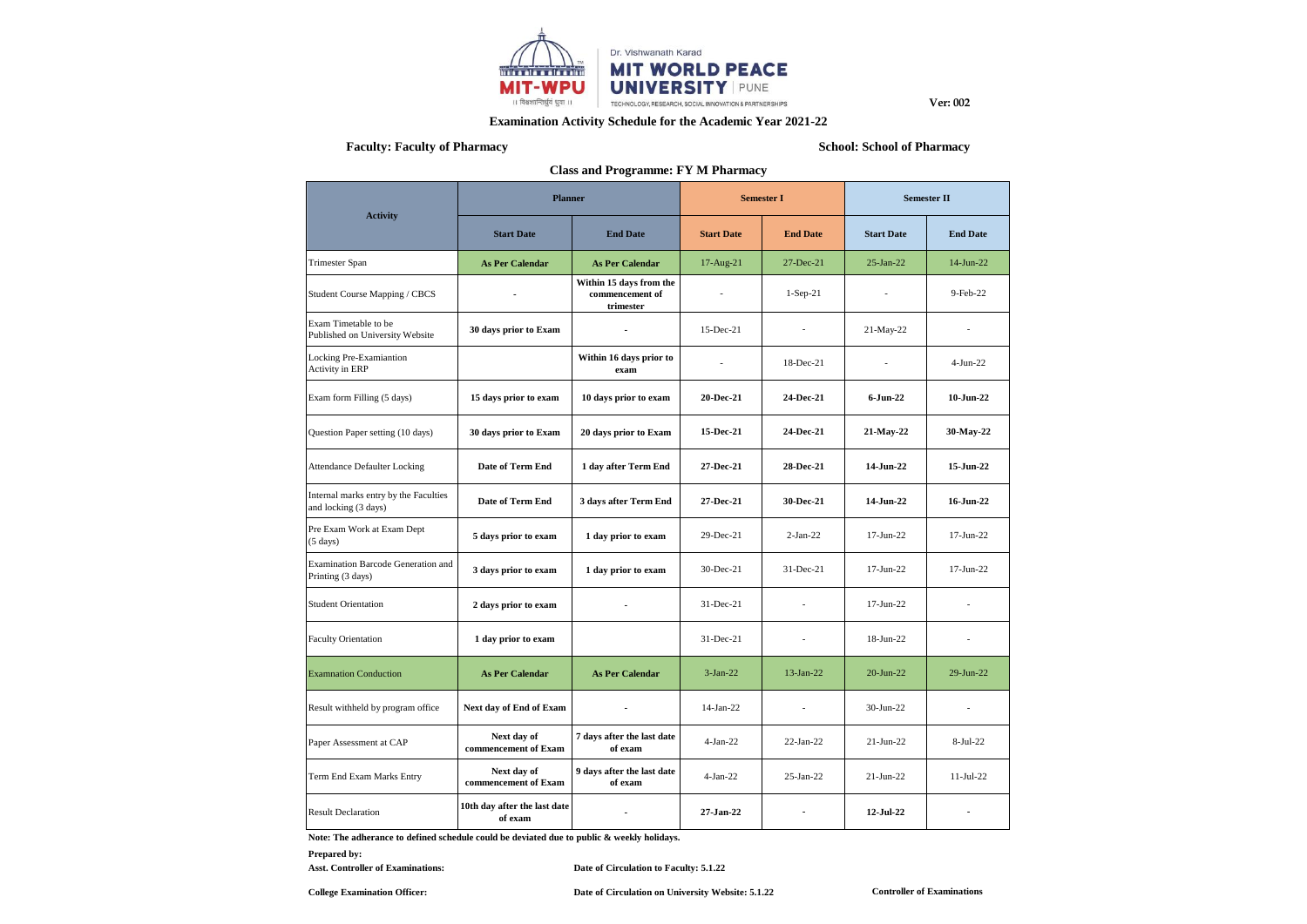

## **Examination Activity Schedule for the Academic Year 2021-22**

# **Faculty: Faculty of Pharmacy School: School: School: School: School: School: School: School: School: School: School: School: School: School: School: School: School: School: School: School: School: School: School: School**

| <b>Class and Programme: PGDRA</b>                              |                                         |                                                         |                   |                          |                    |                 |  |  |  |  |
|----------------------------------------------------------------|-----------------------------------------|---------------------------------------------------------|-------------------|--------------------------|--------------------|-----------------|--|--|--|--|
|                                                                | <b>Planner</b>                          |                                                         |                   | <b>Semester I</b>        | <b>Semester II</b> |                 |  |  |  |  |
| <b>Activity</b>                                                | <b>Start Date</b>                       | <b>End Date</b>                                         | <b>Start Date</b> | <b>End Date</b>          | <b>Start Date</b>  | <b>End Date</b> |  |  |  |  |
| Trimester Span                                                 | <b>As Per Calendar</b>                  | <b>As Per Calendar</b>                                  |                   | 8-Feb-22                 | 16-Feb-22          | 30-Jul-22       |  |  |  |  |
| Student Course Mapping / CBCS                                  |                                         | Within 15 days from the<br>commencement of<br>trimester |                   | 16-Sep-21                |                    | 3-Mar-22        |  |  |  |  |
| Exam Timetable to be<br>Published on University Website        | 30 days prior to Exam                   |                                                         | $13-Jan-22$       | ٠                        | $8-Jul-22$         |                 |  |  |  |  |
| Locking Pre-Examiantion<br><b>Activity in ERP</b>              |                                         | Within 16 days prior to<br>exam                         |                   | 27-Jan-22                |                    | 22-Jul-22       |  |  |  |  |
| Exam form Filling (5 days)                                     | 15 days prior to exam                   | 10 days prior to exam                                   |                   | 2-Feb-22                 | 23-Jul-22          | 28-Jul-22       |  |  |  |  |
| Question Paper setting (10 days)                               | 30 days prior to Exam                   | 20 days prior to Exam                                   |                   | 22-Jan-22                | 8-Jul-22           | 17-Jul-22       |  |  |  |  |
| <b>Attendance Defaulter Locking</b>                            | <b>Date of Term End</b>                 | 1 day after Term End                                    | 8-Feb-22          | 9-Feb-22                 | 30-Jul-22          | $1-Aug-22$      |  |  |  |  |
| Internal marks entry by the Faculties<br>and locking (3 days)  | Date of Term End                        | 3 days after Term End                                   | 8-Feb-22          | 10-Feb-22                | 30-Jul-22          | $2-Aug-22$      |  |  |  |  |
| Pre Exam Work at Exam Dept<br>$(5 \text{ days})$               | 5 days prior to exam                    | 1 day prior to exam                                     | 11-Feb-22         | 11-Feb-22                | 2-Aug-22           | 5-Aug-22        |  |  |  |  |
| <b>Examination Barcode Generation and</b><br>Printing (3 days) | 3 days prior to exam                    | 1 day prior to exam                                     | 9-Feb-22          | 11-Feb-22                | 4-Aug-22           | 5-Aug-22        |  |  |  |  |
| <b>Student Orientation</b>                                     | 2 days prior to exam                    |                                                         | 10-Feb-22         | $\overline{a}$           | 5-Aug-22           |                 |  |  |  |  |
| <b>Faculty Orientation</b>                                     | 1 day prior to exam                     |                                                         | 11-Feb-22         |                          | 5-Aug-22           |                 |  |  |  |  |
| <b>Examnation Conduction</b>                                   | <b>As Per Calendar</b>                  | <b>As Per Calendar</b>                                  | 12-Feb-22         | 13-Feb-22                | 7-Aug-22           | 8-Aug-22        |  |  |  |  |
| Result withheld by program office                              | Next day of End of Exam                 |                                                         | 14-Feb-22         |                          | 9-Aug-22           |                 |  |  |  |  |
| Paper Assessment at CAP                                        | Next day of<br>commencement of Exam     | 7 days after the last date<br>of exam                   | 13-Feb-22         | 21-Feb-22                | 8-Aug-22           | 17-Aug-22       |  |  |  |  |
| Term End Exam Marks Entry                                      | Next day of<br>commencement of Exam     | 9 days after the last date<br>of exam                   | 13-Feb-22         | 23-Feb-22                | 8-Aug-22           | 19-Aug-22       |  |  |  |  |
| <b>Result Declaration</b>                                      | 10th day after the last date<br>of exam | $\blacksquare$                                          | 24-Feb-22         | $\overline{\phantom{a}}$ | 22-Aug-22          |                 |  |  |  |  |

**Note: The adherance to defined schedule could be deviated due to public & weekly holidays.**

#### **Prepared by:**